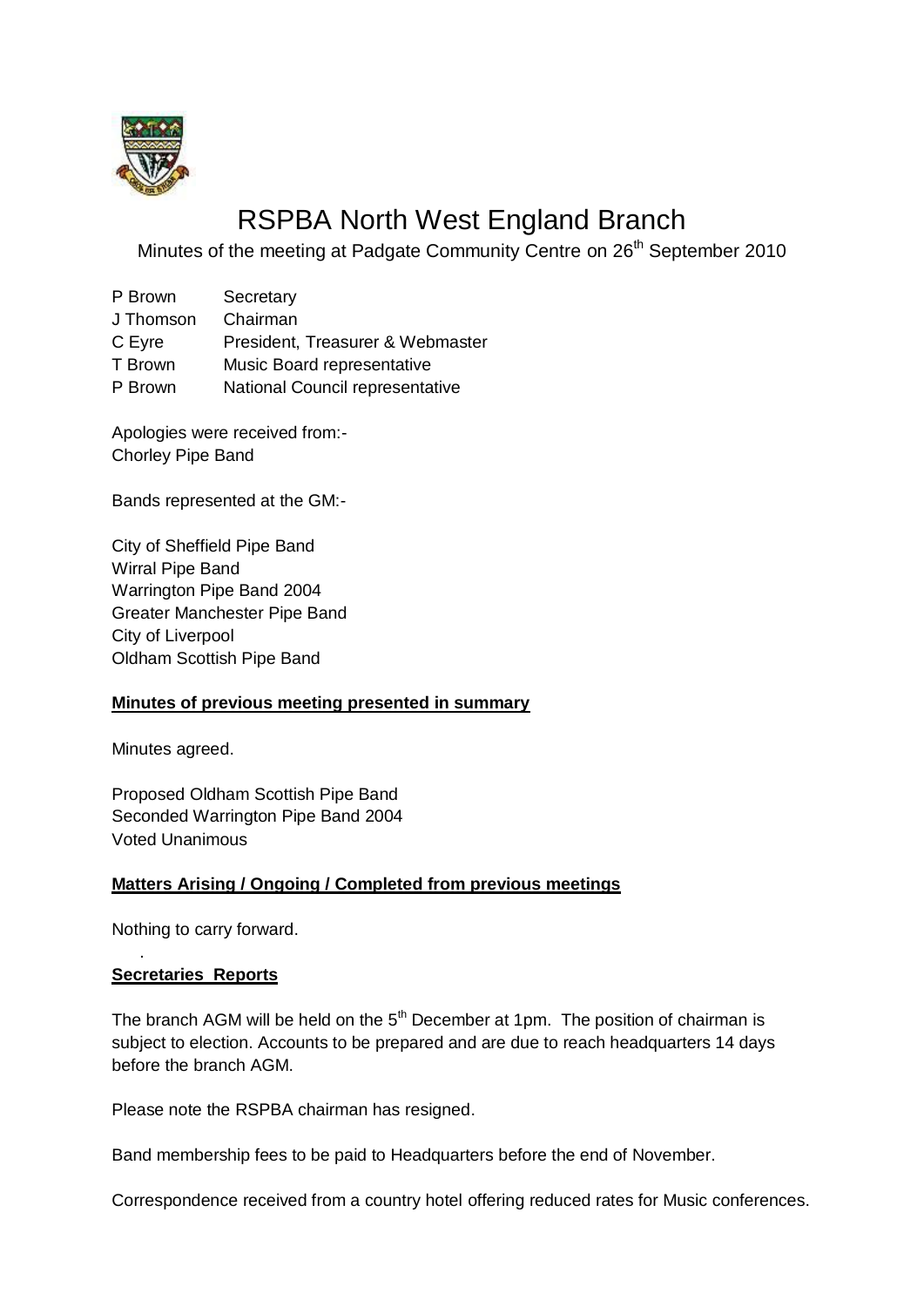### **Treasurers Report**

Treasures report on the year. The finances for the year have been the best for a number of years. The main savings have been on the travelling costs for adjudicators. Each of the competitions was in the main profitable (only short fall was the mini bands £32.08).

The Branch levies are payable on or before the AGM.

### **Music Board Report.**

I have not been to any music board meetings in 2010 as meetings fell on Burns Night and our Mini Band weekend.

NI has held a pilot for dual registration lead drummers, we need feedback on how this works, to see if it will be adopted by the RSPBA.

Separation of G4 into A and B at standard G4 March competition is contrary to MB recommendations, should host a G4 MSR instead. Some branches split to 4A and 4B. This was hosted correctly at Chatsworth. MAP tunes are listed on the Web Site as well as the scores.

World Solo Drumming in 2011 may be a 2 day event.

## **National Council**

There were only a small number of bands represented at the 2010 AGM. It is important for all bands to become involved. The move to a Company Ltd by guarantee requires the National Council to become directors, and the role of representation of the bands will fall to the Band Secretaries.

The out door season has quickly passed, bands in the branch have had mixed fortunes over the season (mainly due to drummers!!).

The National Council (and executive committee) have continued with the business of the RSPBA; managing the finance, pushing the marketing initiative (that I hope you have all seen on the web as well as the trade stand at the majors) and the media coverage of the worlds. The Music board is continuing to progress education and competition format, while the Adjudicators Management Board is looking at ensuring we have resources available to run competitions in the future.

The next meeting is on the  $16<sup>th</sup>$  October 2010.

# **Branch Competitions**

Trios adjudication, the trios were being chased to get to the line even when a band had consecutive trios playing. The adjudicator was a little impatient on the day. The day did not get off to a good start, new venue new procedures.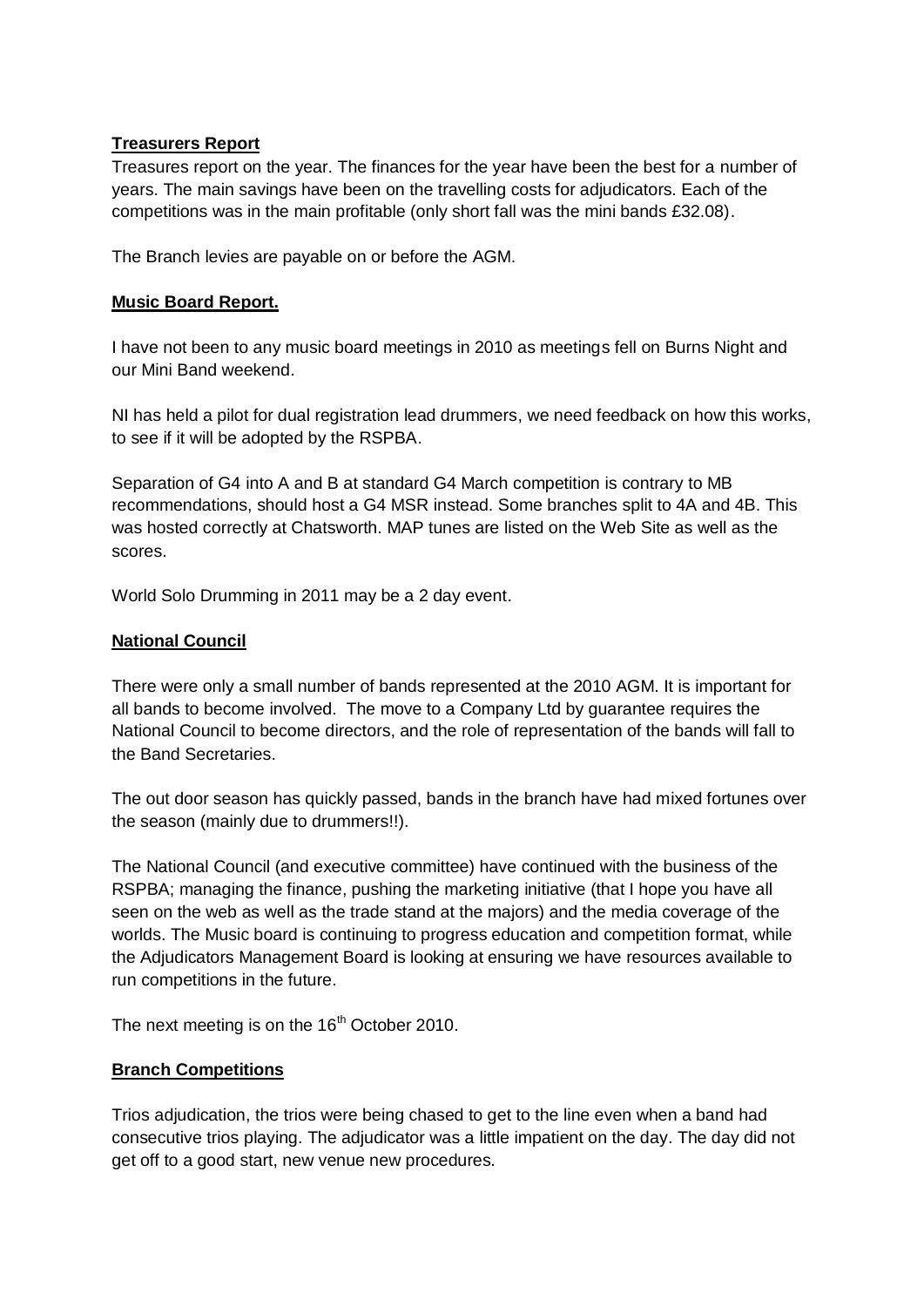The branch events were made viable due to the Travel arrangements with NI. Solo drumming may need a separate day, need to look at the viability of a separate day if entries are high (not easy to estimate). Chris as competition secretary is to survey the bands regarding probable numbers.

The proposed dates for the branch competitions are Solos  $19<sup>th</sup>$  Feb 2011 Trios 26<sup>th</sup> March 2011 Mini Bands 9<sup>th</sup> April 2011

Theresa will contact possible adjudicators regarding their interest and availability, before contacting RSPBA headquarters to seek formal allocation.

Venues available for consideration are (need to look at travelling etc):-

- 1. SYF&R Training Centre Sheffield.
- 2. Sedgeley Park Manchester
- 3. St Josephs Wirral.
- 4. Fire Training Centre at Chorley

Need to look at inviting bands from other branches in to the open competition

Midlands Branch normally hold a Tenor Drumming course, need to investigate if one in 2011 and could our bands attend.

# **AOB**

Look to running a drum major day  $30<sup>th</sup>$  April - Adrian Dunn. Theresa to contact may need a couple of sessions.

PDQB – {SQA are the examination board}.Points for college/university accreditation. College of Piping are running dual track examinations for more mature persons not seeking points for entry to university. Exam Day – Sheffield / RAF Waddington  $27<sup>th</sup>$  Nov /  $4<sup>th</sup>$  Dec. The branch is to plan an assessment day; bands to contact Theresa if interested.

Post the meeting it was confirmed that R Brown has left GMF&R. If we lose bands we will not have a viable branch.

Transfers (movers and leavers) – gray area with respect to registration, headquarters may not have processed the form. Various discussions on the subject if in doubt send release forms to RSPBA.

Question can we find the K Regan Memorial Trophy from Mr Andrew Markland, trophy should be returned. Write a letter to headquarters regarding location / not competing.

Duncan Henderson has disappeared with pipes and kit, need to know the location. (His registration number: 24043).

Child Protection policies do not need to be a member of the vetting barring scheme.